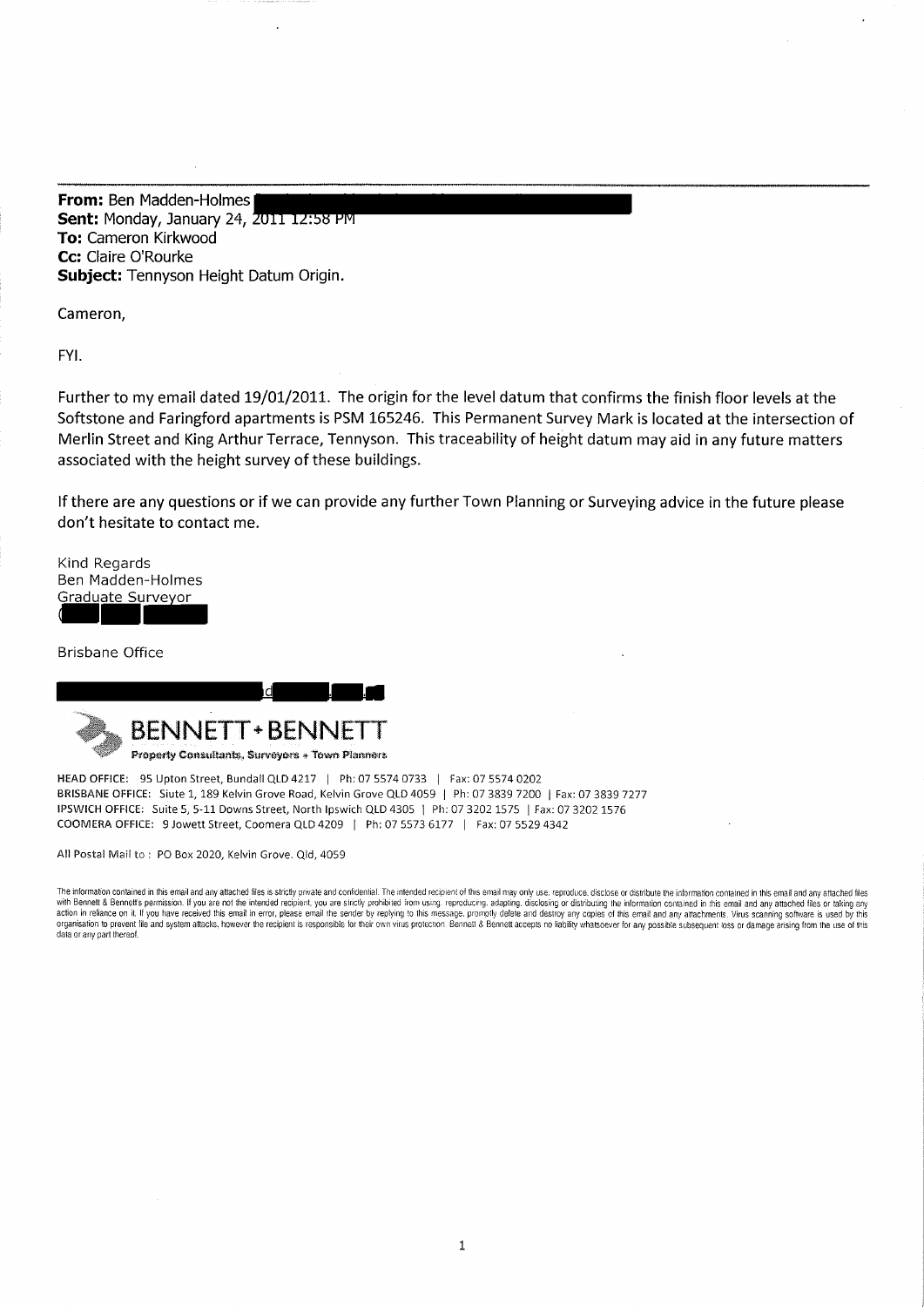From: Ben Madden-Holmes Sent: Wednesday, January 19, 2011 11:51 AM To: Cameron Kirkwood Cc: Adam Moore; Claire O'Rourke **Subject: Tennyson Center Flood Heights** 

## Cameron,

We have determined the reduced levels (AHD) of the ground floor slab, balcony, hob and flood marking on the window of the Softstone building as requested. ln addition to this we have determined the reduced level (AHD) for the ground floor tiles ín the Mirvac apartment ín the Farringford building.

AHD has been determined from independent state control marks located outside of the development area and in addition to this a comparison has been made with the Brisbane City Council Sewer System. I need to stress at this point that it is not possible for us to determine where the original site height datum was derived from and that differences do sometimes exist between Permanent Survey Marks. This may lead to a minor variation between what we have determined on site today and what may have been adopted as site datum when the site was under construction.

The following are the Australian Height Datum Reduced Levels as requested:

## Softstone Building - Eastern Ground Floor Apartment

| Concrete Slab height -       | RL 8.42m (AHD)        |
|------------------------------|-----------------------|
| <b>Balcony Tile height -</b> | RL 8.33m (AHD)        |
| Balcony Hob height -         | <b>RL 8.41m (AHD)</b> |
| Flood Height on Window -     | <b>RL 9.05m (AHD)</b> |

## Farringford Building - Mirvac's Ground Floor Apartment

Floor Height on top of Marble tiles (lnside Apartment) - RL 9.55m (AHD)

lf you have any questions or need clarification with regards to any of these results please don't hesitate to contact me.

Regards Ben Madden-Holmes Graduate Surveyor

Brisbane Office



HEAD OFFICE: 95 Upton Street, Bundall QLD 4217 | Ph: 07 5574 0733 | Fax: 07 5574 0202 BRISBANE OFFICE: Siute 1, 189 Kelvin Grove Road, Kelvin Grove QLD 4059 | Ph: 07 3839 7200 | Fax: 07 3839 7277 IPSWICH OFFICE: Suite 5, 5-11 Downs Street, North Ipswich QLD 4305 | Ph: 07 3202 1575 | Fax: 07 3202 1576 COOMERA OFFICE: 9 Jowett Street, Coomera QLD 4209 | Ph: 07 5573 6177 | Fax: 07 5529 4342